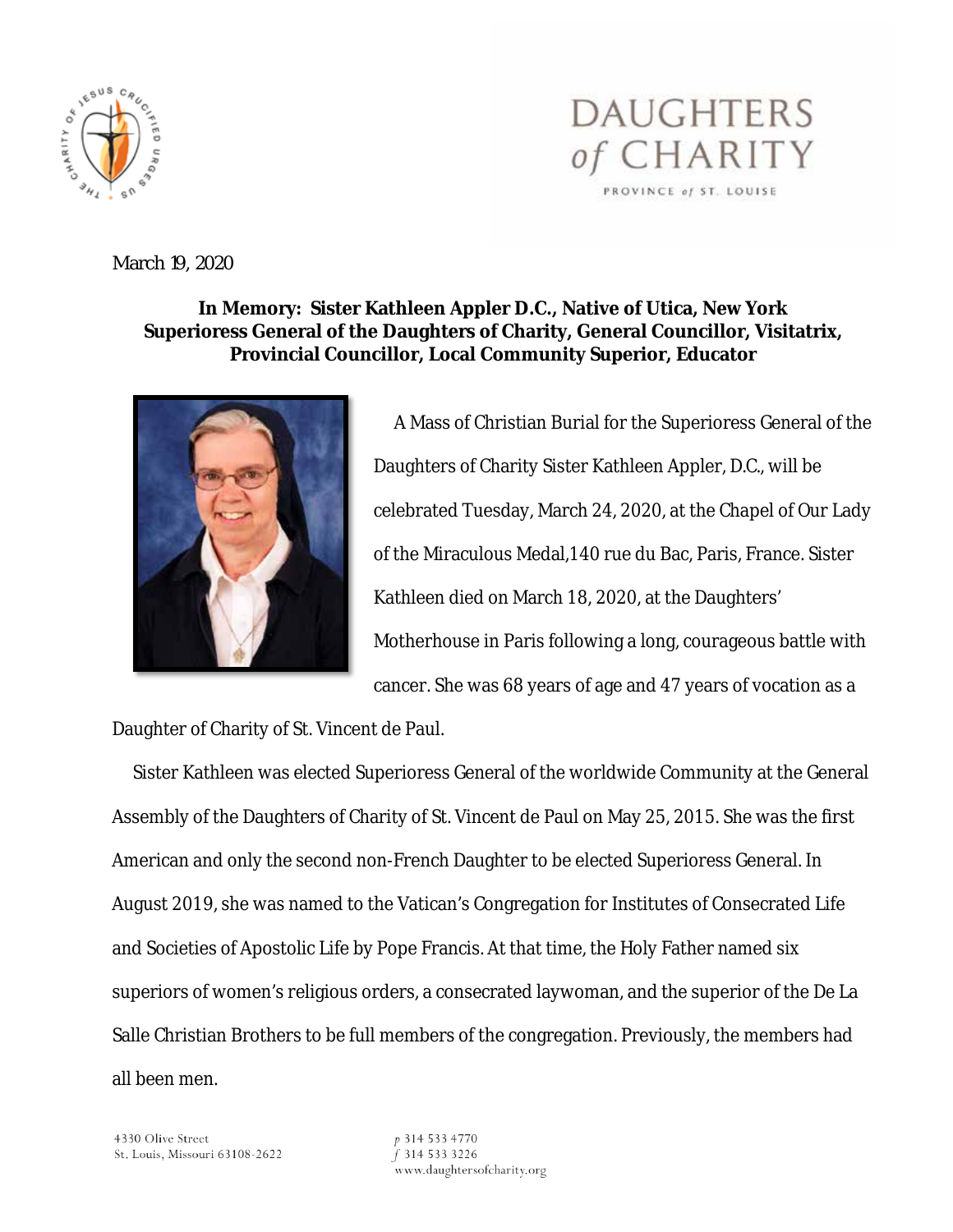Page 2

 Born in Utica, New York, on February 23, 1952, Sister Kathleen (baptized Kathleen Mary) was one of 10 [6 girls and 4 boys] children born to George and Mary (Fahy) Appler. She was a 1970 graduate of Utica Catholic Academy, Utica, New York. In April of 1973, Sister entered the Daughters of Charity from St. Paul's Parish in Whitesboro, New York. Sister served in education, administration, and vocation and formation ministries. She served in schools in Syracuse, New York, (Cathedral School, 1974 to 1975); Bridgeport, Connecticut, (St. Ann's School, 1975 to 1979), Utica, New York, (Our Lady of Lourdes School, 1979 to 1982 and 1985 to 1995); and Wilmington, Delaware, (St. Peter's School, 1982 to 1985). Sister Kathleen served at St. John's Parish Center, Brooklyn, New York, from 1997 to 1999. Sister then moved into governance in the Daughters' former Northeast Province in Albany; she served there until her 2009 appointment as the English Speaking General Councillor for the Daughters in Paris for a six-year term.

 Sister Kathleen earned her Associate of Arts Degree in Liberal Arts from Maria Regina College, Syracuse, New York, in 1975; her Bachelor of Arts Degree in English Literature with a Concentration in Elementary Education from Sacred Heart University, Bridgeport, Connecticut, in 1978; a Master's in Elementary Education from State University of New York at Cortland, Cortland, New York, in 1984; and her Certification in Spiritual Direction from the Center for Spirituality at Work, Denver, Colorado, in 2006.

 During her time in the United States, Sister Kathleen served as a member of many boards of directors including Lourdes Memorial Hospital, Binghamton, New York; Samaritan Counseling Center, Utica, New York; St. Mary's Hospital, Rochester, New York; and Catholic School Administrators for New York State, New York, New York.

 Sister Kathleen was preceded in death by her parents; and her brothers, George and John Appler. She is survived by her family of Daughters of Charity throughout the world, and many